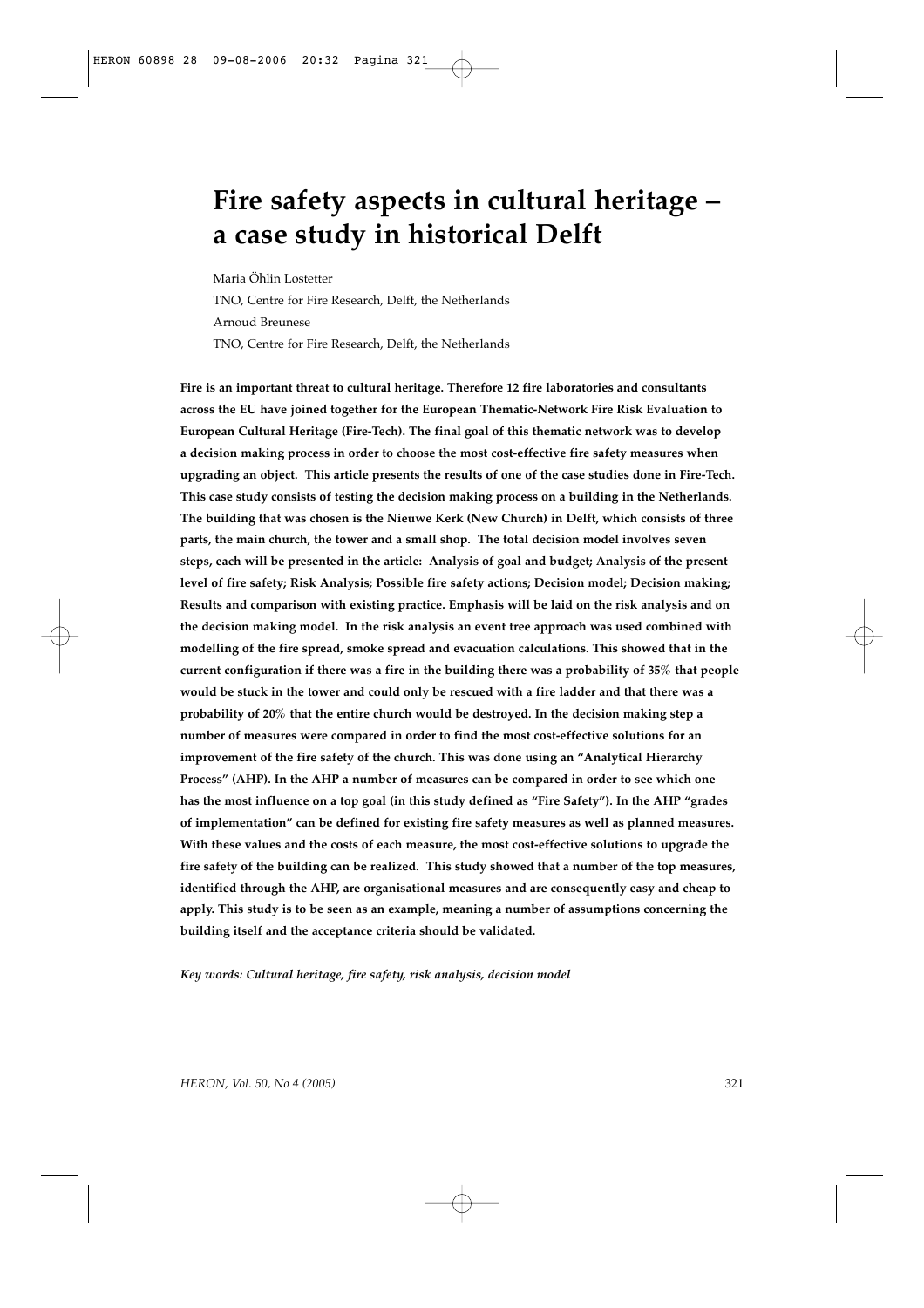# **1 Introduction**

In the European project Fire-Tech the final goal is to develop an evaluation tool, taking into account all parameters expected to influence decisions when upgrading the fire safety of a cultural heritage building.

A case study into the fire safety of the Nieuwe Kerk in Delft has been made as a part of the Fire-Tech project in order to test the decision model designed in the project. This study includes a number of steps, among other a risk analysis model combined with fire safety engineering and a final decision making process, both that will be presented in this article.

This case study is to be seen as an example of the decision model, meaning a number of assumptions concerning the building itself and the acceptance criteria (i.e the acceptable size of the area within the building that is damaged during fire) may not be correct or validated.

# **2 Fire-Tech**

Twelve fire laboratories and consultants across the EU have joined together for the European Thematic Network Fire Risk Evaluation to European Cultural Heritage (Fire-Tech). This Thematic Network, under the leadership of the University of Ghent, started in 2002 and will end in the beginning of 2005.

The main objective of the thematic network is to develop a decision model taking into account all parameters expected to influence design decisions when looking at the fire protection of cultural heritage buildings. In order to do so a number of pre-steps (or working groups) are necessary. These working groups focus on:

- Existing practices and regulations for fire safety of cultural heritage buildings
- Analyses of fires in cultural heritage
- Fire behaviour of archaic materials
- Fires safety techniques
- Risk analysis of cultural heritage

All information gathered from these steps has been put together in the decision model. A number of case studies have then been performed in order to test and improve the model.

All information and results gathered in the project are accessible in a database on www.firetech.be and will be collected in a booklet, to be published in 2005.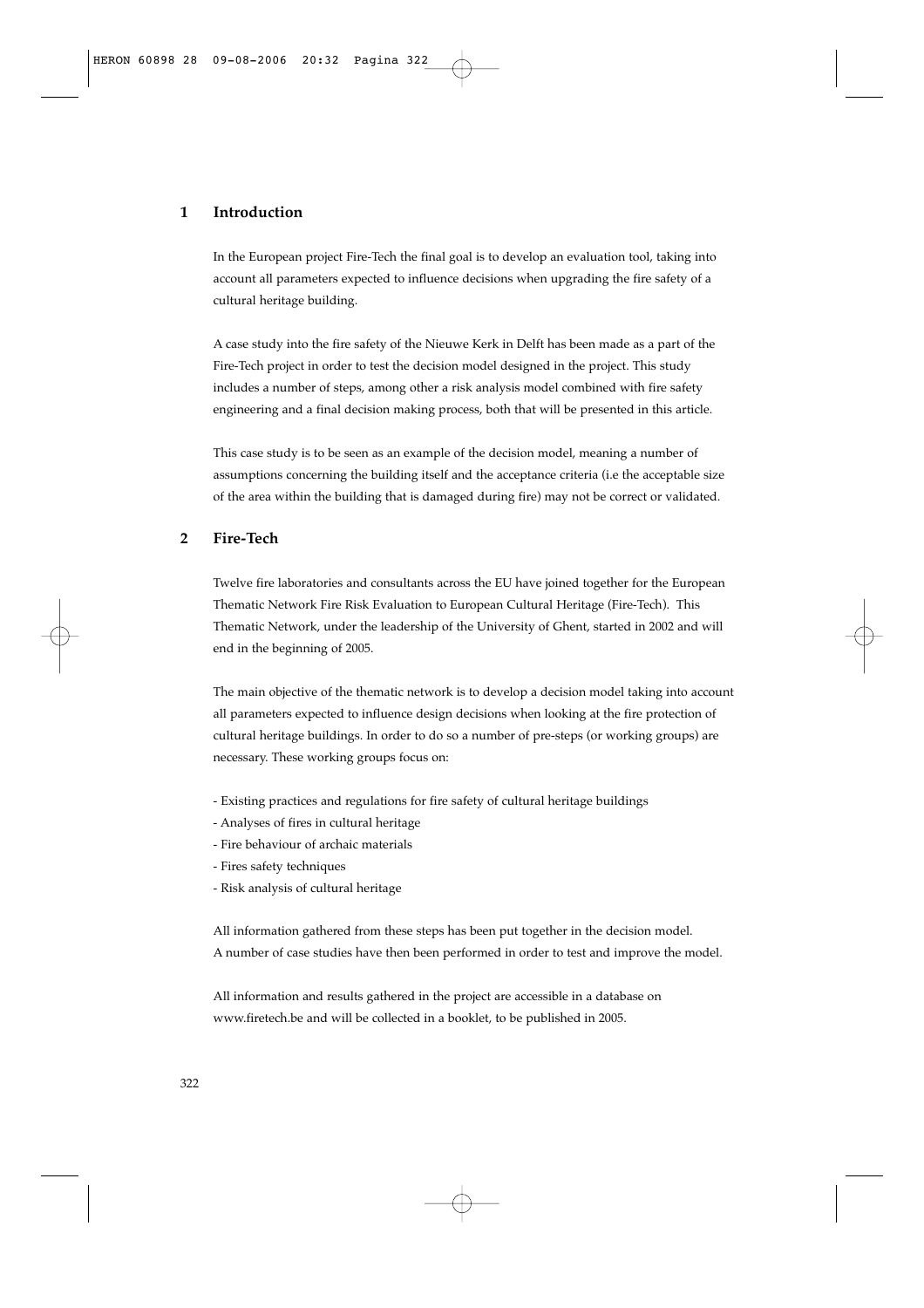# **3 Nieuwe Kerk, Delft**

The Nieuwe Kerk is situated on the Market Square of the town Delft. It is one of the most important churches in the Netherlands as it contains the monument of William the Silent and the tomb of the Dutch royal family. The total length of the church is 100m and it also has an over 100m high tower. The church and the tower are open to the public during daytime all days except Sundays or on special occasions. On Sundays the church is used for religious service.



*Figure 1. Engraving from 1675. "De Nieuwe Kerk in de 17e eeuw" (http://www.monument.delft.nl)*

The tower is 109 m high and contains a staircase that is around 2m wide and has 360 stair steps. The tower has one opening to the shop downstairs, and three openings to higher platforms. There are no external staircases from the higher platforms.

The total ground floor area of the building is approximately 2025 m<sup>2</sup>. The ground floor consists of two rooms, one  $5 \times 5$  m<sup>2</sup> large shop and the main church that is approximately  $80 \times 25$  m<sup>2</sup>. The main construction of the church is made of masonry and the roof in the church is made of wood. The fire load in the church consists mainly of the wooden benches and the timber of the load-bearing structure (including the roof) of the church itself. In the shop the flammable contents are paper, desks, presents etc. The shop is not of cultural heritage value.

It is assumed that the maximum number of people in the tower, the shop, and the church during public opening hours will be 50, 25, and 100 respectively. The maximum number of people that will be in the church during a religious service is assumed to be six hundred. However the church occupancy can vary between 300 and 1500. In the rare occasion of a funeral of the Dutch royal family, up to 2000 people will be present in the church.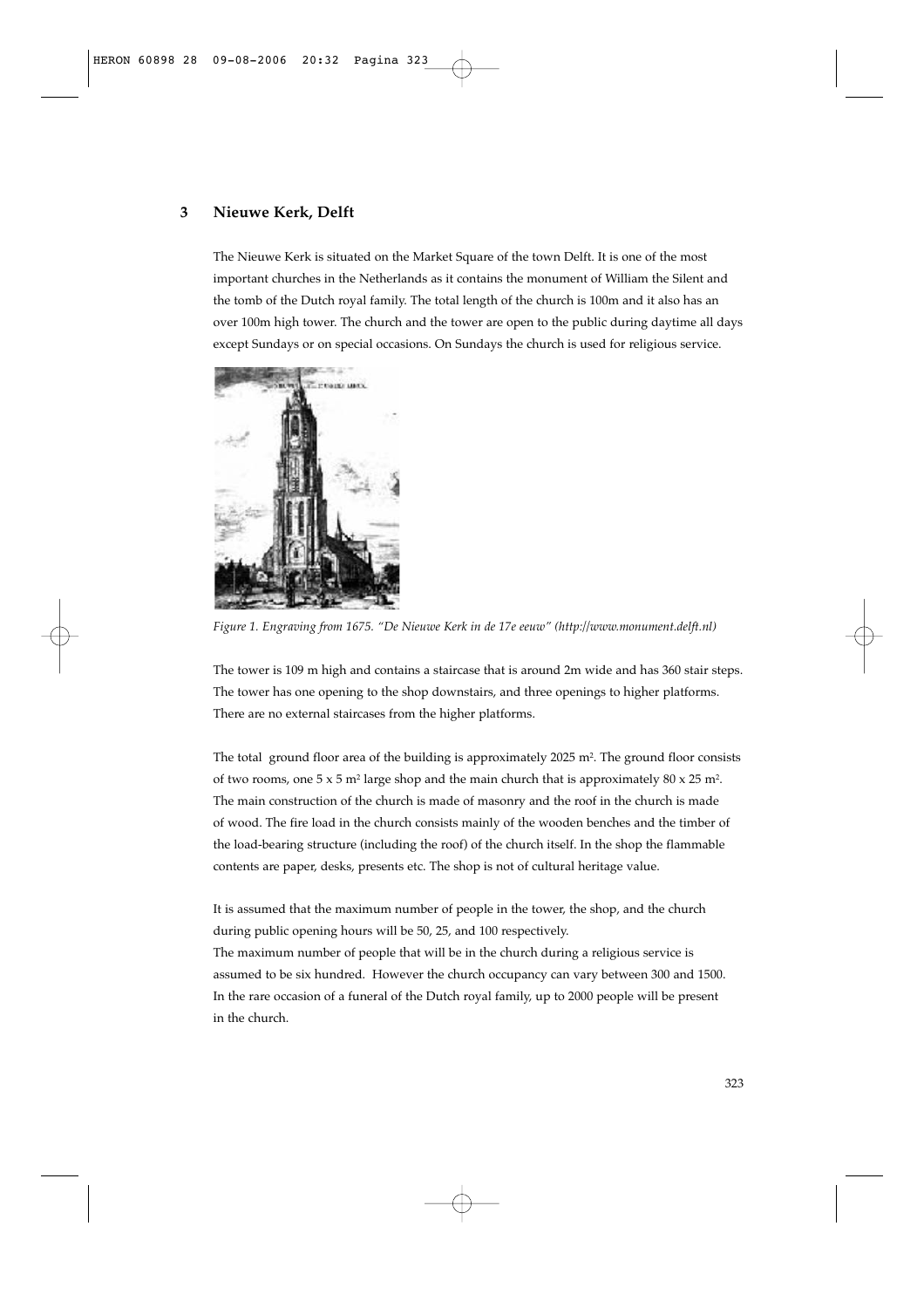# **4 Decision Model**

The decision model, developed within Fire-Tech, involves four steps: First of all an analysis of the goal of the study has to be made and the budget available has to be identified (4.1). Thereafter an analysis of the present level of safety of the building will be performed, including a risk analysis (4.2). After this step possible fire safety actions to improve the fire safety of the building will be identified (4.3). Finally the decision making will be performed using an hierarchy model and conclusions will be drawn as to the most cost-effective measures in the building (4.4).

#### *4.1 Analysis of Goal and Budget*

In the first step one needs to identify the goal of the study (i.e. what is the need?). The assumed need in the Nieuwe Kerk is to minimize any damage by fire to the building and to people inside the building. One also needs to identify the time and money available for an eventual increase of the fire safety level of the building and for the study. The time available and the money available are not an issue in this example, although cost effectiveness of possible fire safety measures will be considered.

## *4.2 Analysis of the present level of fire safety*

To analyse the present level of fire safety, four points need to be addressed. The first is identifying the fires that have taken place in similar buildings, thereafter the behaviour of eventual critical ancient materials present in the church needs to be analysed. Furthermore the regulations that govern the use of the church need to be clear, the fire safety measures present in the church need to be identified. The information in this chapter can be used to perform a risk analysis (4.3).

#### *4.2.1 Similar fires*

In high buildings such as churches falling heavy objects such as church bells or parts of the roof could pose a problem for the firemen's intervention and for the historic contents in the church such as the tomb of William the Silent. Causes of fires in cultural heritage buildings can be seen in the FireTech WG2 report [1].

From a Dutch case, the Sint Petruskerk (Saint Peter's Church) in Oisterwijk, it appears that the evacuation of people in the church can be a problem. Close inspection reveals that it took the fire services approximately 20 minutes to evacuate 100 people with limited mobility from the church during a fire.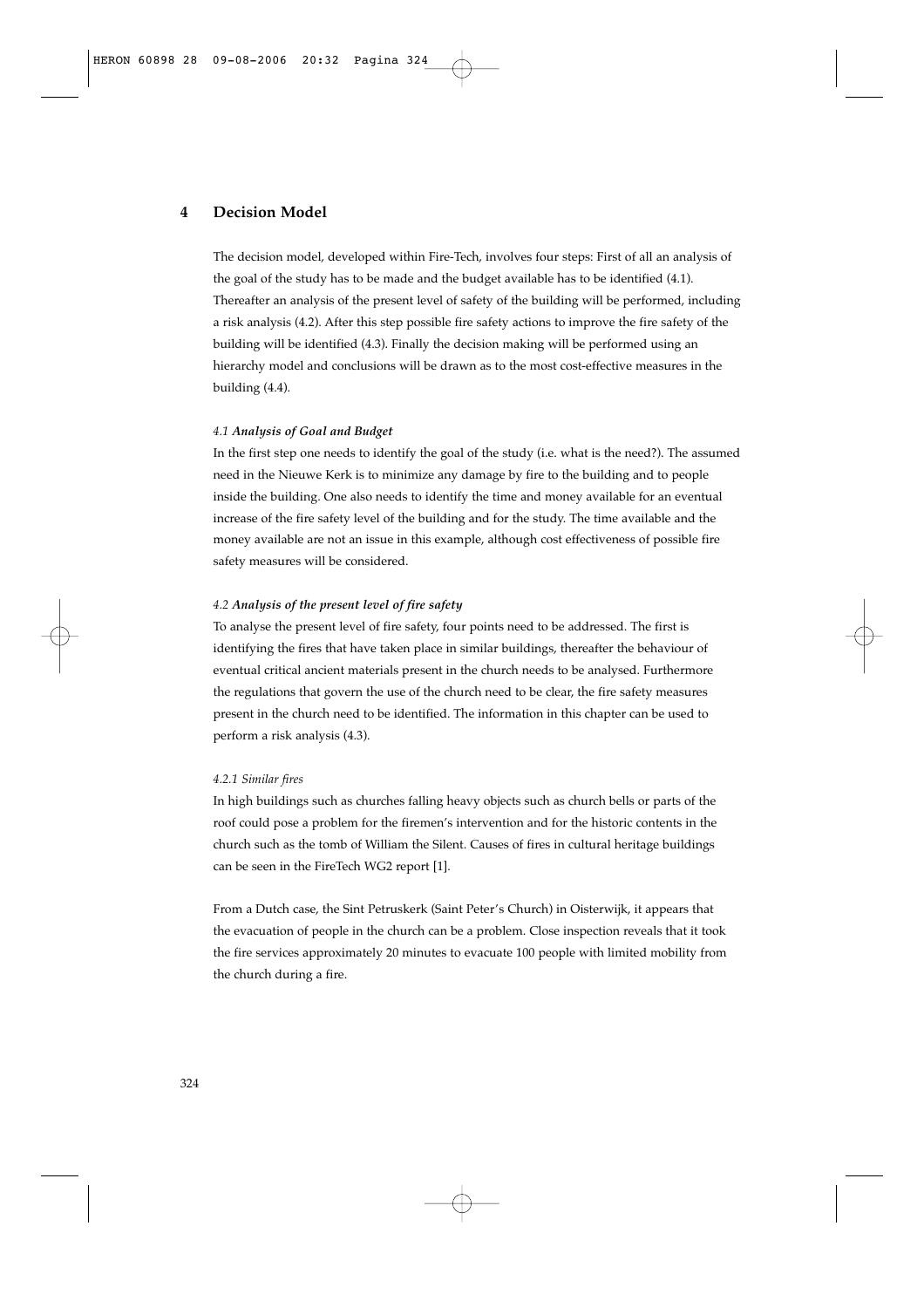#### *4.2.2 Behaviour of archaic materials*

More information about the fire behaviour of critical parts of the church, such as the timber roof structure, the masonry walls, the wooden church benches and historical items in the church are needed. In the Fire-Tech project, information on fire behaviour of such material was gathered. Additionally, information was gathered about fire resistance of old doors. This can be used when old doors are important to the compartmentation of the fire, e.g. in the case of the *Nieuwe Kerk* the fire resistance of a separating door between the tower and the shop may be relevant. Also the fire resistance of the exterior doors can be of importance to avoid the spreading of exterior fires (due to arson) to the interior.

#### *4.2.3 Regulations applicable*

This church is situated in Delft, the Netherlands. In the Netherlands monuments fall under the "monuments law" and under the Dutch building decree for existing buildings. If a change in a monument needs to be made, a permit is required from the local government, who should consult the Netherlands department for conservation. Also other interests such as public health and safety have to be taken into consideration before the local government will decide on eventual changes.

## *4.2.4 Fire safety measures present*

A number of fire safety measures are present in the church, such as sprinklers. The sprinklers are situated under the roof in the church. They have however to be opened manually by the fire services and vary in age from 70 years old to new. No detection or sprinklers are available in the shop. The fire services have equipment to rescue people from the lowest platform of the tower.

#### *4.3 Risk analysis*

Seven steps are involved in the risk analysis. The first step is to identify the objectives of the risk analysis and the acceptance criteria. Thereafter the fire scenarios have to be identified. As a third step the events that can take place during a fire will be identified, and as a fourth step the event tree will be designed. Thereafter the quantification of the fire development and escape times should be made. Using all earlier steps the assessment of damage will be made and finally conclusions will be drawn. Hereafter the 7 steps are discussed in detail. In this study the risk analysis will be performed on the church as it is now to find problem areas. However a risk analysis can also be performed after having identified problem areas and thus including a number of fire safety measures.

Hereafter the 7 steps are discussed in detail.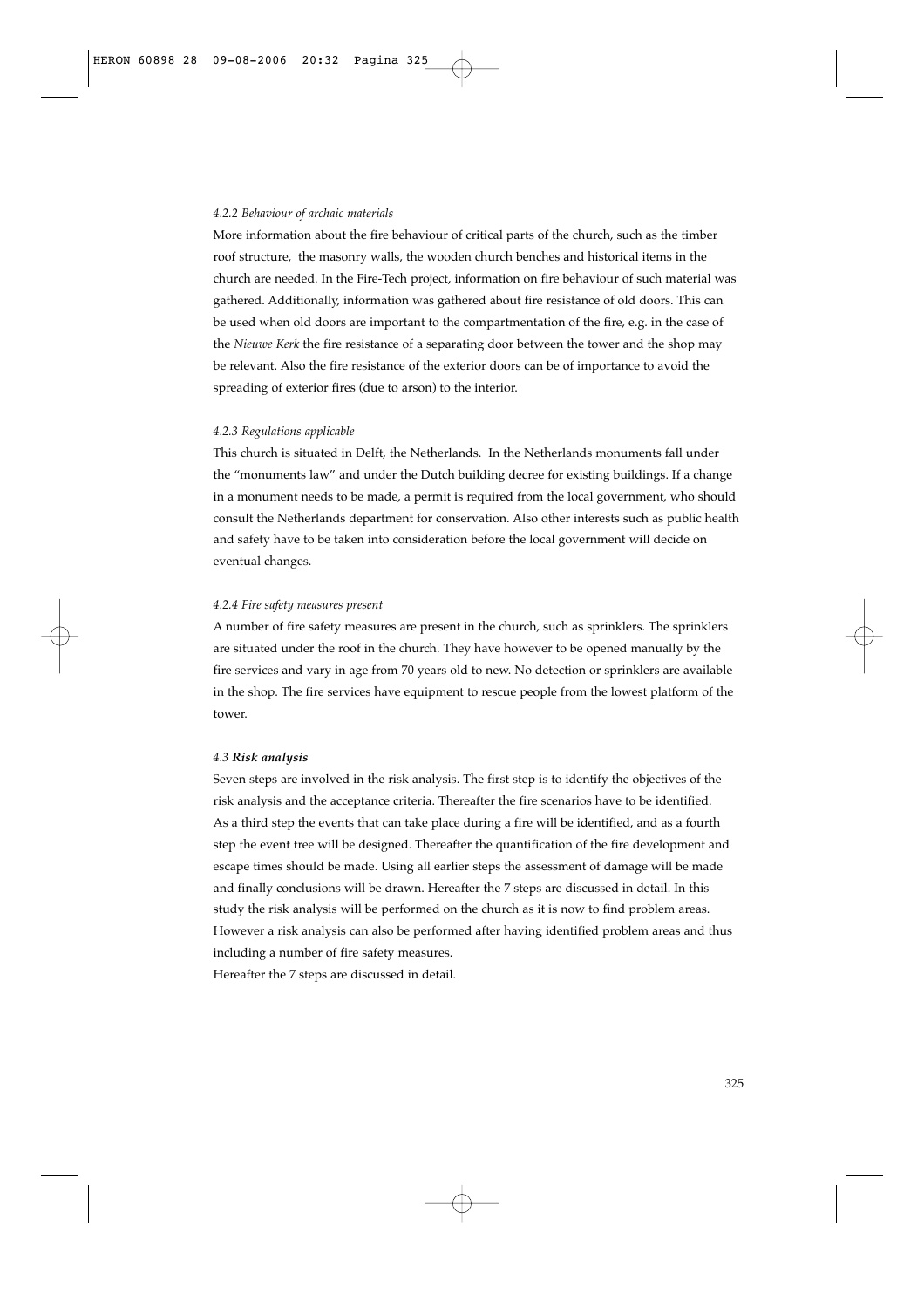#### *4.3.1 Objectives and Acceptance criteria*

No irreversible damage to persons (no persons even slightly injured) and the probability of having damage to more than  $4\%$  (in this case  $80m^2$ ) of the building should be less than  $10\%$ in the case of a fire. Damage to the tower will not be taken into account in this report. These acceptance criteria have been chosen by TNO for the purpose of the study and have not been confirmed by the responsible authorities.

#### *4.3.2 Definition of Fire Scenarios*

## • Scenario 1: fire in the church.

The fire in the church can be caused by arson, by candles or by faulty installations. It is assumed that an initial fire, in a church bench, will develop to surrounding church benches according to a medium growth rate  $(0.012kW/s<sup>2</sup>)$ . The fire in the church will be assumed to be fuel limited. According to the Natural fire safety concept (NFSC) [2] an office building will have a RHR of  $250$ kW/m<sup>2</sup> if the fire is fuel bed controlled. Thus it will be assumed that when  $250$ kW is reached, 1m<sup>2</sup> is involved in the fire. The fire will be in the growth phase at least during the first twenty minutes, because of the size of the building. Using a zone model to calculate smoke temperatures Halfill [3]calculations showed that the smoke temperature in the church was not high enough to ignite the wooden structure of the roof during the first 20 minutes of the fire.

#### • Scenario 2: fire in the shop.

The fire in the shop could be caused by a faulty installation or by arson. A rapid fire development is suggested for a shop in NFSC. The fire in the shop will be assumed to have a RHR of 250 kW/m2 when it is fuel bed controlled. The amount of combustible material is less than in a normal book, clothes or souvenir shop and therefore this value will be seen as sufficient. The growth phase will go on until a value of approximately 6,25 MW is reached. When the fire reaches this level it is assumed that the fire will spread from the shop compartment to the church, where the fire continues according to a medium fire growth. The fire in the shop is assumed to be stable until 70% of the fuel is burned, this will be after the first 20 minutes.

#### *4.3.3 Selection of Events*

As a starting point a developing fire is assumed. Thereafter selection of events (or branches for the event tree) has been done as follows: Fire location - > Time of day -> Fire detected - > Extinguished by staff - > Sprinkler control the fire - > Fire brigade control the fire

Fire location: It is assumed that the probability of the fire to start in the shop is 50% and in the church is 50%.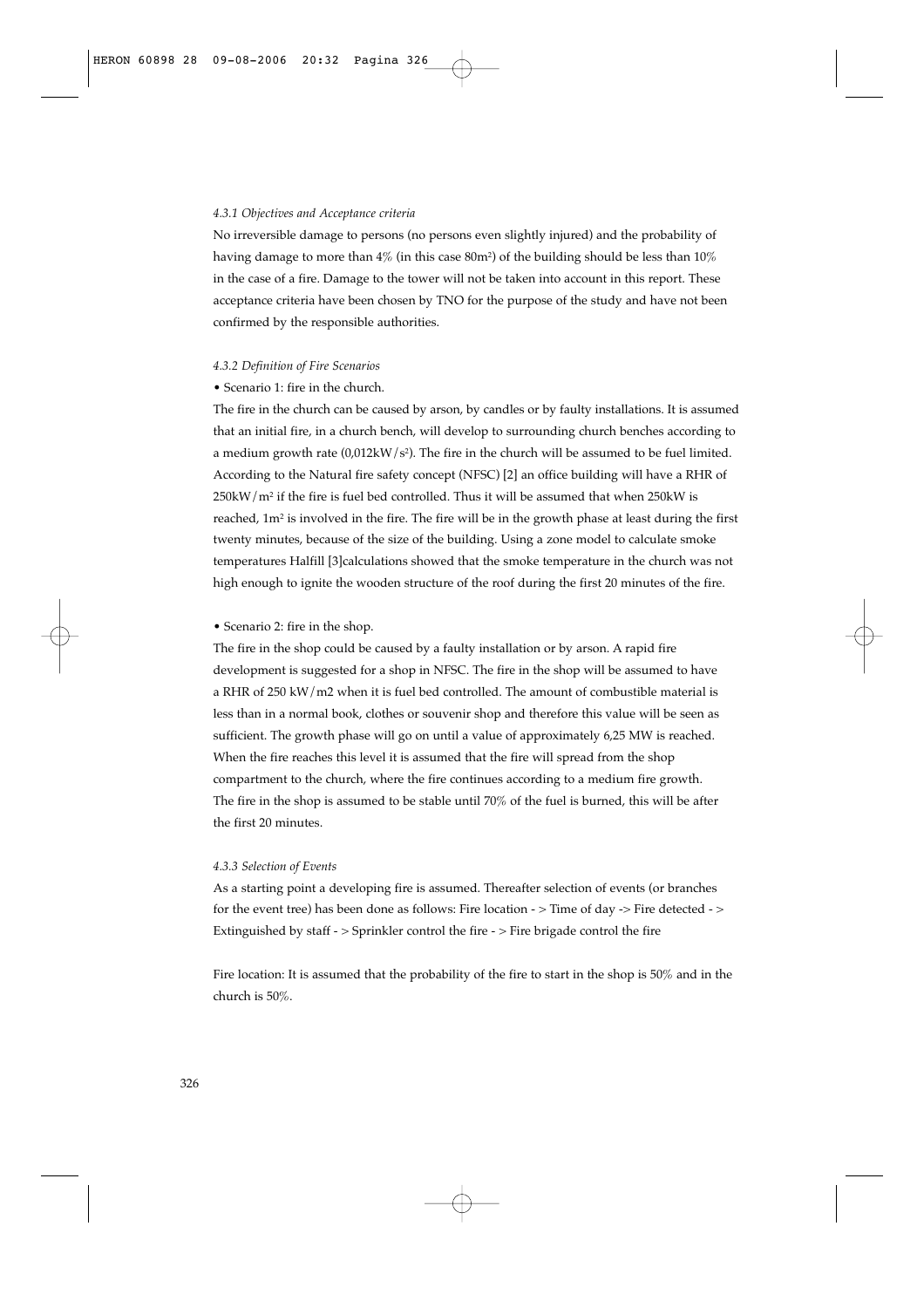Time of day: The probability of a daytime fire or a night time fire will be assumed as 70-30 as more people are present during the day than during the night.

Fire detected at early stage: An early stage means at a time early enough to allow extinguishing by staff. The probability of detecting the fire in the church during an early stage will be 70% during the day, and 0% during the night. The probability of detecting the fire in the shop during an early stage will be 70% during the day. During the night because of the burglary alarm in the shop a value of probability of early detection of 50% will be used.

Extinguished by staff: This event only takes place during the daytime and if the fire is successfully detected in an early stage. Even though in these cases the staff is technically in the position to extinguish the fire, it is assumed that the staff has not had any fire fighting training and a value of 50% should be used.

Fire brigade to control the fire: If the fire brigade is able to control the fire the damage will not extend beyond the area where it was when the fire service's operation began to be effective. If the fire services are unsuccessful to extinguish the fire it is assumed that the fire will spread to the entire fire compartment. The probability of the fire brigade to control the fire when they arrive depends also on the detection time. If the staff detects the fire in an early stage, it is assumed that the firemen will be present and effective after 10 min and the assumed probability that they will be able to control the fire is 80%. If the fire is detected by staff at a later stage it is assumed that the firemen will be present and effective after 15min. The probability that the firemen will be able to control the fire will equally be assumed to be 80%.

During the night the time to detection of the fire depends on if passers-by see the fire or if the sprinklers already present inside the roof are activated by the fire. The church is in a busy place in the centre of Delft and it is assumed that a passer-by will see a fire and alarm the fire services within the first 15 minutes. It is then assumed that the firemen will be present and effective after 20 min. The probability that the firemen will be able to control the fire is assumed to be 50%.

# *4.3.4 Design of Event tree*

The information above leads to the following event tree (table 1) that applies to the situation in which no additional fire safety measures are implemented.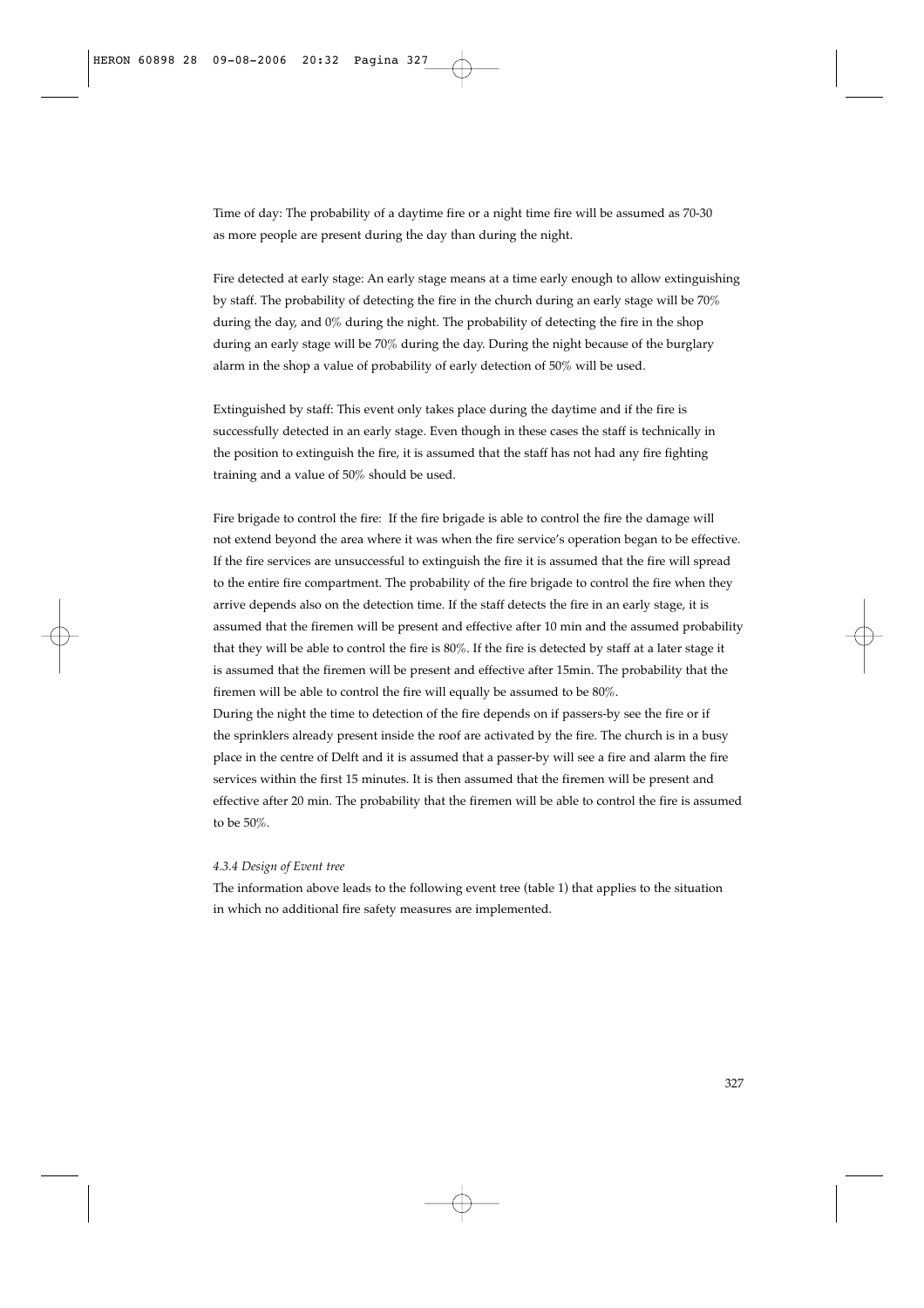|        | Place  | <b>Time</b> | <b>Detected</b><br>Early<br>stage | Extinguished<br>by staff | Extinguished<br>by Fire<br><b>Brigade</b> | Probability Nr. | Scenario       |
|--------|--------|-------------|-----------------------------------|--------------------------|-------------------------------------------|-----------------|----------------|
|        |        |             |                                   | Yes $(0.5)$              |                                           | 0.1225          | $\mathbf{1}$   |
|        |        | Day         | Yes $(0.7)$                       |                          | Yes $(0.8)$                               | 0.098           | $\overline{2}$ |
|        |        | (0.7)       |                                   | No(0.5)                  | No(0.2)                                   | 0.0245          | 3              |
|        | Shop   |             | No (0.3)                          |                          | Yes $(0.8)$                               | 0.084           | $\overline{4}$ |
|        | (0.5)  |             |                                   |                          | No(0.2)                                   | 0.021           | 5              |
| No     |        | (0.3)       | Yes $(0.5)$                       |                          | Yes $(0.8)$                               | 0.06            | 6              |
| addi-  |        |             |                                   |                          | No(0.2)                                   | 0.015           | 7              |
| tional |        |             | No(0.5)                           |                          | Yes $(0.5)$                               | 0.0375          | 8              |
| mea-   |        |             |                                   |                          | No(0.5)                                   | 0.0375          | 9              |
| sures  |        |             |                                   | Yes $(0.5)$              |                                           | 0.1225          | 10             |
|        |        | Day         | Yes $(0.7)$                       | No(0.5)                  | Yes $(0.8)$                               | 0.098           | 11             |
|        | Church | (0.7)       |                                   |                          | No(0.2)                                   | 0.0245          | 12             |
|        | (0.5)  |             | No(0.3)                           |                          | Yes $(0.8)$                               | 0.084           | 13             |
|        |        |             |                                   |                          | No(0.2)                                   | 0.021           | 14             |
|        |        | Night       |                                   |                          | Yes $(0.5)$                               | 0.075           | 15             |
|        |        | (0.3)       |                                   |                          | No(0.5)                                   | 0.075           | 16             |

*Table 1. Event tree for no additional fire safety measures*

#### *4.3.5 Quantification of Fire Development and Escape times*

## • Escape:

It is assumed that the staff will detect the fire after three minutes. At that time, the staff will immediately alarm the occupants, and the evacuation will start.

Church: In the church, both during religious service and during the opening hours to the public, the mobility of the occupants can be limited. Given the presence of a large escape door, and a number of other emergency exit doors, it is assumed that during religious service the church can be empty within the time it takes for a person with reduced mobility, sitting at the other end of the church to get out through the main door. The length of the church is 80 m and a speed of  $0.5$  m/s will be assumed. Also a time of 30 seconds will be allowed to get out of the bench row. A safe approximation of the time to escape is 5 minutes if only a normal number of persons present with reduced mobility are present.

Shop: The evacuation of the shop will be rapid, the people can escape either into the church or out the main entrance, and is assumed to be finished maximum one minute after detection of the fire.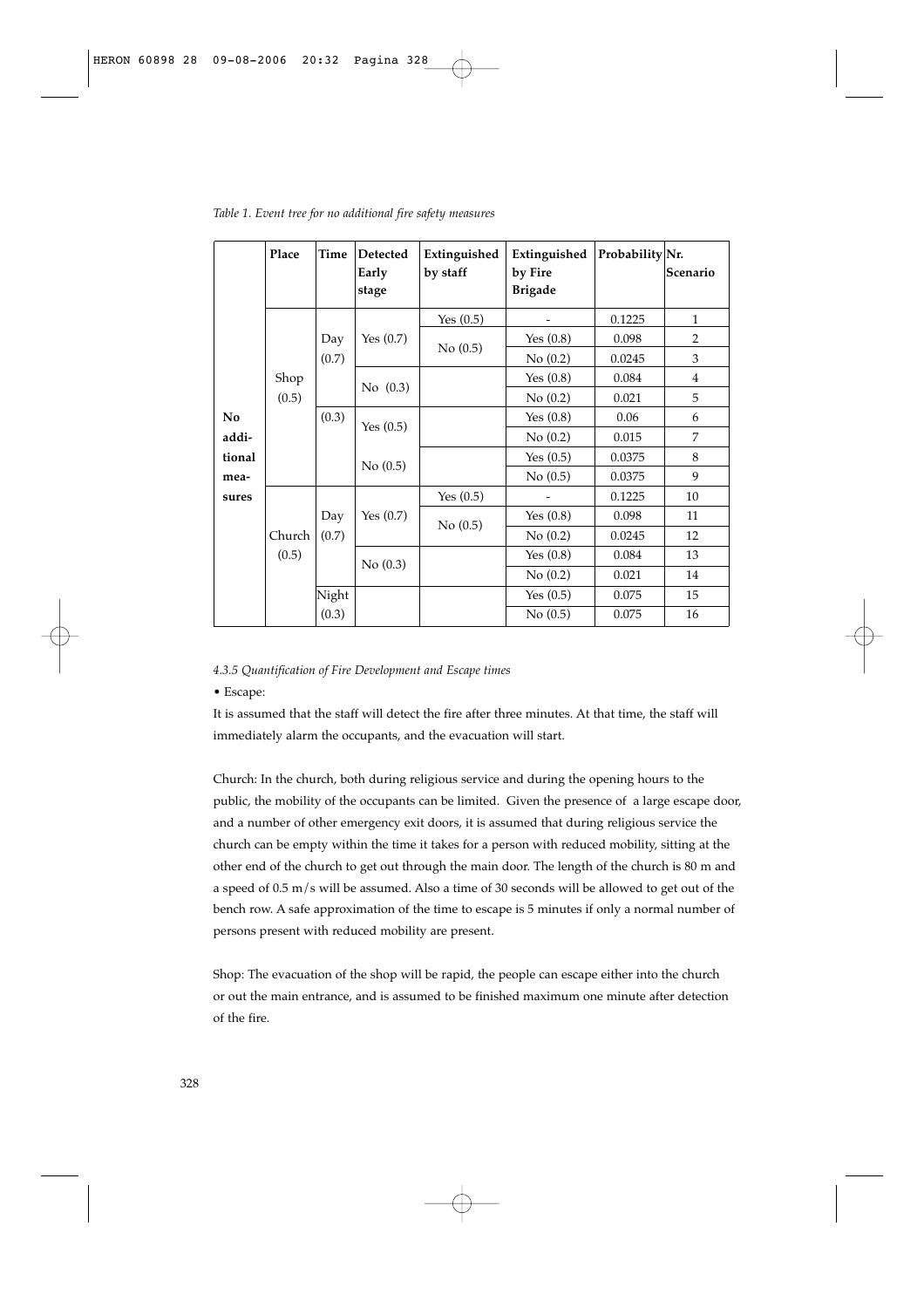Tower: The tower contains around 360 steps to the highest platform 300 steps to the second platform and 200 steps to the first platform. The steps are very narrow. An initial velocity of 1 step/s is taken for the first 50 steps. After that a velocity of 0.5 steps / s is used until the bottom of the staircase is reached. This means that it will take approximately 11 minutes for the people from the top floor to escape, 9 minutes for the people from the middle platform to escape and 6 minutes for the people from the first platform to escape. The church will be empty before 6 minutes during daytime and thus no congestion will take place at the exit of the tower. It is emphasized again that the actual numbers are exemplary and further validation of the underlying assumptions should be made before general conclusion are drawn. It is assumed that the fire becomes dangerous for people in the tower because of smoke or fire in the shop when the fire is so large that the staff cannot extinguish it or when firemen cannot control the fire in the church. From this point, no exit is possible from the tower anymore. The evacuation from the tower can be completed within 14 minutes, (3 minutes detection time and 11 minutes escape) according to the calculations above. Therefore it can be safely stated that people present in the tower can always escape if a fire starts in the church if they are warned on time.

In the shop if the staff cannot extinguish the fire people will thus be trapped up in the tower waiting for escape by the high-rise ladder, or for the fire to be extinguished by the fire brigade.

#### • Fire Development:

The aim of quantifying the fire development is to derive information on how different fire related parameters vary with time. As said in the chapter fie scenarios, 4.3.2, according to NFSC a fuel bed controlled fire inside an office building will have a RHR of 250 kW/m2. Thus, to make a simplification in this study, for every additional 250 kW that is produced another  $m<sup>2</sup>$  is assumed to be involved in the fire. In 4.3.2 a medium fire development was assumed for the church, and in the shop a rapid fire development was assumed until the entire shop was engulfed in flames, thereafter a medium fire growth rate in the church was assumed. This gives the following fire development (see figure 2), with the time represented on the horizontal axis and the area involved in the fire on the vertical axis.

## *4.3.6 Assessment of Damage*

Combining the data from escape, fire development and the event tree the following table is obtained (table 2).

In the table, the 16 different scenarios that follow from the event tree have been characterised by the state of the fire (extinguished, controlled or total damage), the probability of occurrence of the scenario, the damaged area within the church and the shop, and the consequences for human beings. Since the event tree is based on the situation in which no additional fire safety measures are taken, this also applies to the table.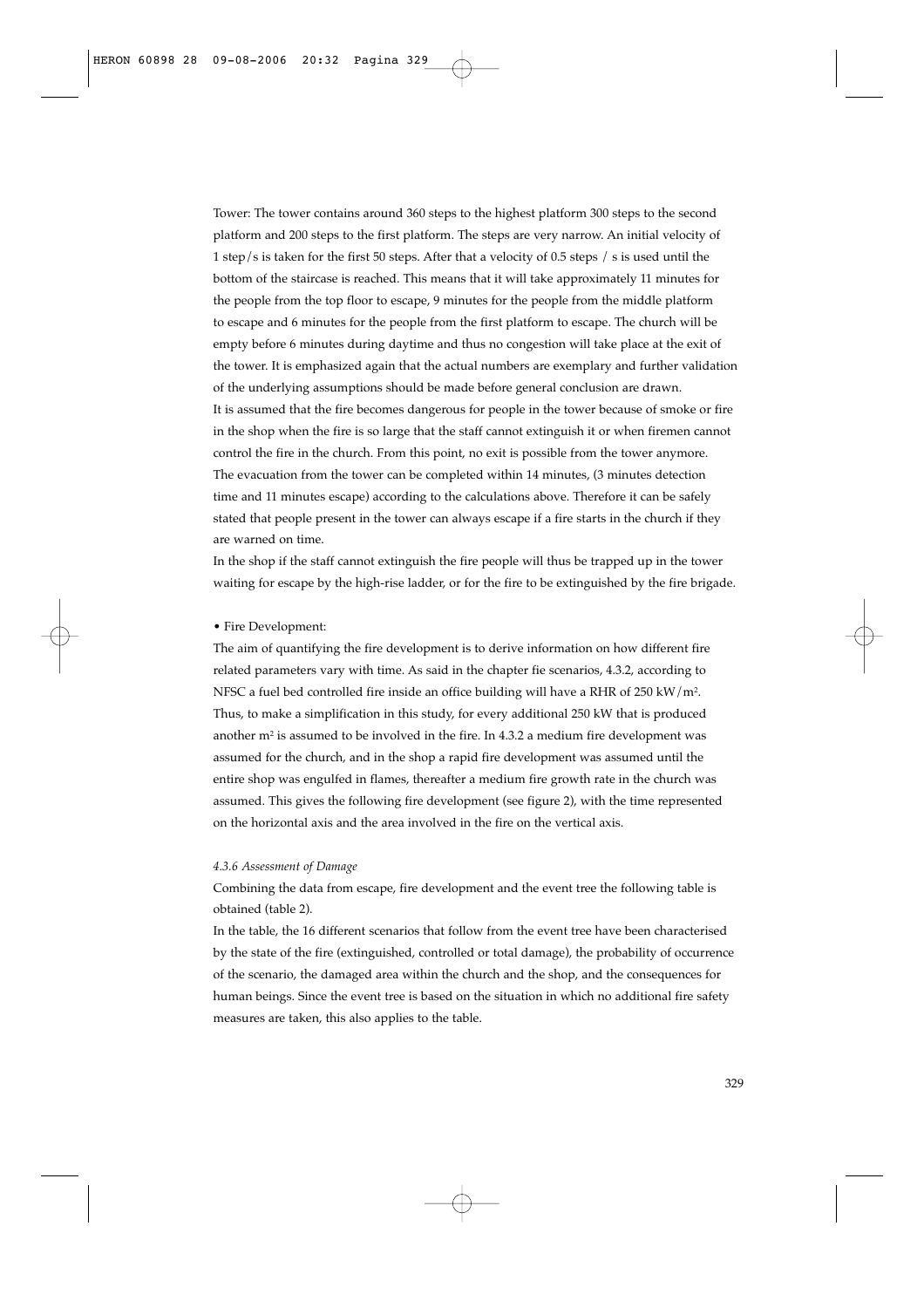

*Figure 2. The area involved in the fire versus time*

| Scenario       | <b>State</b>        | Probability<br>Consequence<br>(m <sup>2</sup> ) Church |                     | Consequence<br>$(m2)$ Shop | Consequence<br>persons |
|----------------|---------------------|--------------------------------------------------------|---------------------|----------------------------|------------------------|
| $\mathbf{1}$   | Extinguish by staff | 0,1225                                                 |                     | 11                         | (1)                    |
| $\overline{2}$ | Control by fire     | 0,098                                                  | 3                   | <b>Total Damage</b>        | (1)                    |
|                | brigade             |                                                        |                     |                            |                        |
| 3              | <b>Total Damage</b> | 0,0245                                                 |                     | Total Damage Total Damage  | (2)                    |
| $\overline{4}$ | Control by fire     | 0,084                                                  | 14                  | <b>Total Damage</b>        | (1)                    |
|                | brigade             |                                                        |                     |                            |                        |
| 5              | <b>Total Damage</b> | 0,021                                                  | <b>Total Damage</b> | <b>Total Damage</b>        | (2)                    |
| 6              | Control by fire     | 0,06                                                   | 3                   | <b>Total Damage</b>        | None                   |
|                | brigade             |                                                        |                     |                            |                        |
| $\overline{7}$ | <b>Total Damage</b> | 0,015                                                  | Total Damage        | <b>Total Damage</b>        | None                   |
| 8              | Control by fire     | 0,0375                                                 | 33                  | <b>Total Damage</b>        | None                   |
|                | brigade             |                                                        |                     |                            |                        |
| 9              | <b>Total Damage</b> | 0,0375                                                 | Total Damage        | <b>Total Damage</b>        | None                   |
| 10             | Extinguish by staff | 0,1225                                                 | 3                   |                            | None                   |
| 11             | Control by fire     | 0,098                                                  | 17                  |                            | None                   |
|                | brigade             |                                                        |                     |                            |                        |
| 12             | <b>Total Damage</b> | 0,0245                                                 |                     | Total Damage Total Damage  | None                   |
| 13             | Control by fire     | 0,084                                                  | 38                  |                            | None                   |
|                | brigade             |                                                        |                     |                            |                        |
| 14             | <b>Total Damage</b> | 0,021                                                  |                     | Total Damage Total Damage  | None                   |
| 15             | Control by fire     | 0,075                                                  | 70                  |                            | None                   |
|                | brigade             |                                                        |                     |                            |                        |
| 16             | <b>Total Damage</b> | 0,075                                                  |                     | Total Damage Total Damage  | None                   |

*Table 2. The assessment of damage* 

*(1): Evacuation stopped after 1 min. People left in tower to be evacuated when fire is extinguished or evacuation by high ladder firemen.*

*(2): Evacuation stopped after 1 min. People left in tower. Evacuation by high ladder firemen.*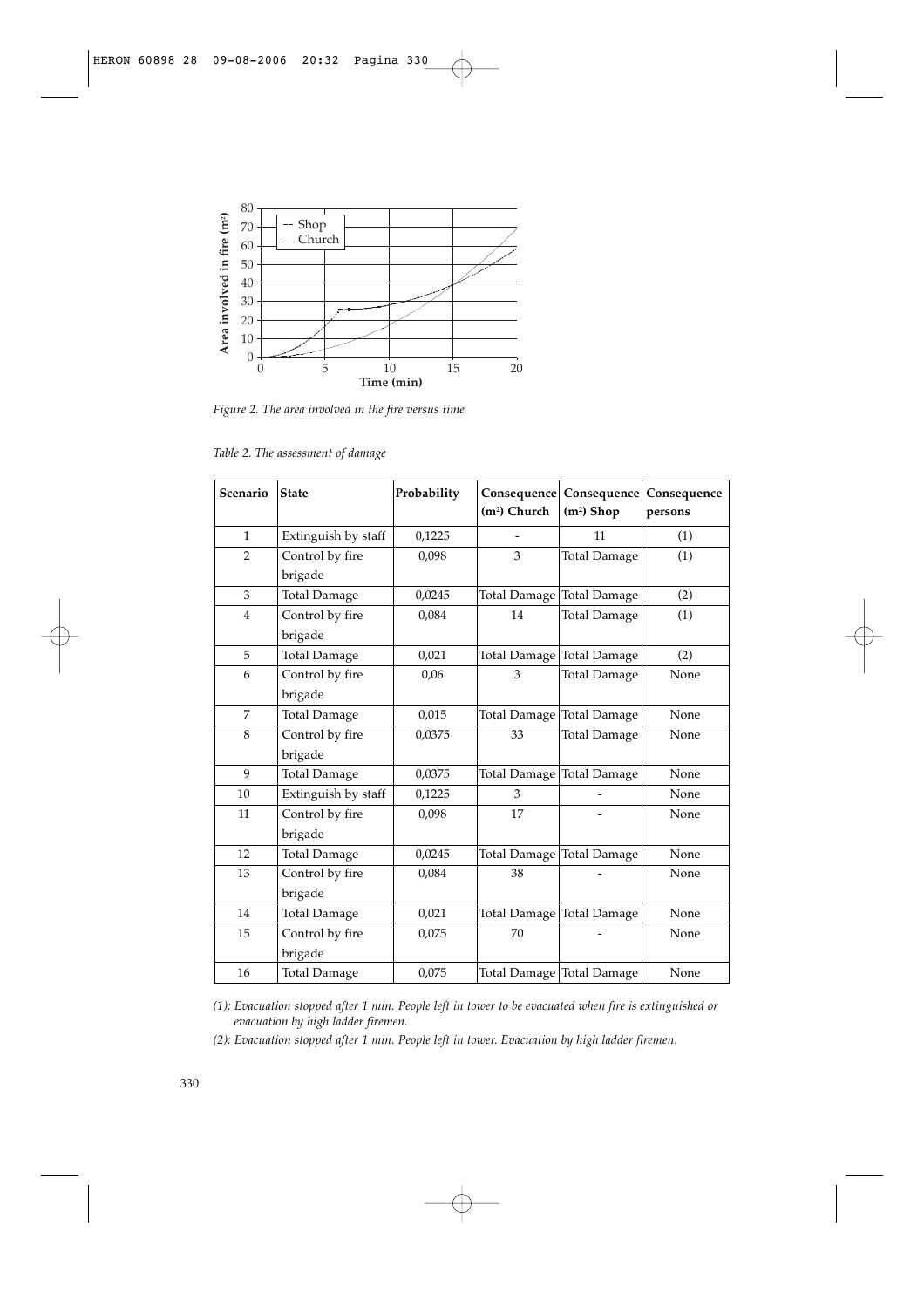The previous table can be rearranged to give a clear picture of the probability of a category of scenarios, e.g. the probabilities for damaging a certain floor area, for trapping people in the tower, or other cumulative probabilities.

Cumulative probability versus fire damage area results in the following values in table 3.

| Hazard                                  | Probability |
|-----------------------------------------|-------------|
| Total loss of church                    | 22%         |
| 70 m <sup>2</sup> church damaged        | 7,5%        |
| 30 - 40 m <sup>2</sup> church damaged   | $12\%$      |
| $10 - 20$ m <sup>2</sup> church damaged | 18%         |
| 3 m <sup>2</sup> church damaged         | 28%         |
| No damage to church                     | 12,5%       |

*Table 3. Probability of fire damage* 

Cumulative probability versus consequences for persons (i.e. being trapped in the tower) results in the following values (table 4).

*Table 4. Probability of consequences for persons*

| Hazard                                                            | Probability |
|-------------------------------------------------------------------|-------------|
| People left in tower to be evacuated by high ladder firemen.      | 4.5%        |
| People left in tower to be evacuated when fire is extinguished or |             |
| evacuation by high ladder firemen.                                | 30%         |
| None                                                              |             |

# *4.3.7 Risk evaluation*

The acceptance criteria for this study were that no people should be injured and that the probability of having damage to more than  $4\%$  (in this case 80 m<sup>2</sup>) of the building should be less than 10% in the case of a fire.

One can see that the first acceptance criterion concerning the people can in principle be fulfilled in this case. This acceptance criterion could be checked with the fire brigade, checking how many people they can rescue with their ladder.

One can see that the second acceptance criterion cannot be fulfilled in case of any additional fire safety measures. Therefore a number of measures should be identified to improve the fire safety of the *Nieuwe Kerk*.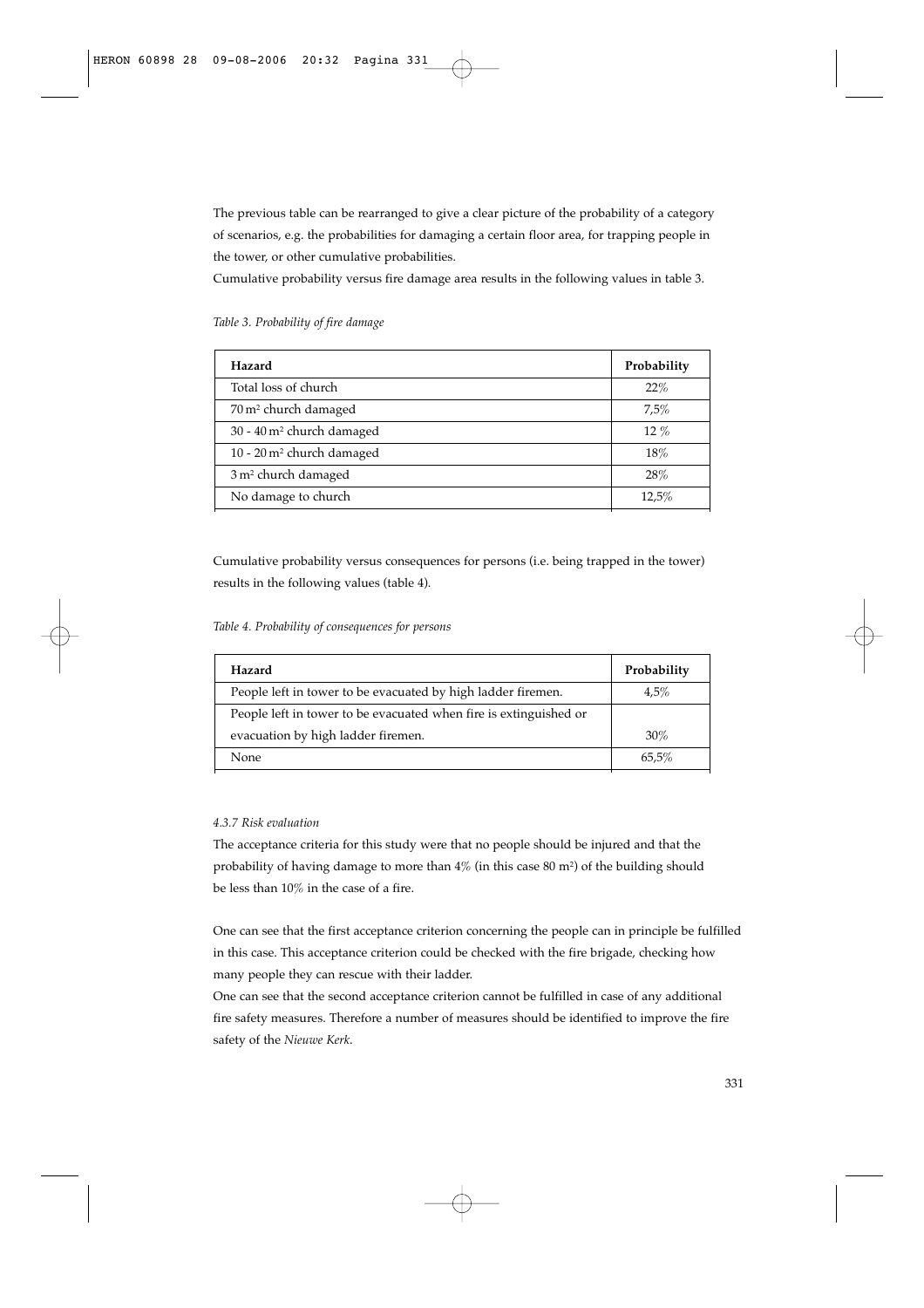## *4.4 Possible fire safety actions*

In this chapter a number of measures useful for the protection of people and the building will be identified. The most appropriate measures for this case are listed below in table 5. For a description of the below mentioned measures, refer to the complete report of the *Nieuwe Kerk* in Fire-Tech [4].

| <b>Technical Actions</b>          |                  | Technical actions   Non technical actions |
|-----------------------------------|------------------|-------------------------------------------|
|                                   | specific for the |                                           |
|                                   | Nieuwe Kerk      |                                           |
| Automatic fire detection          | <b>CCTV</b>      | Control of installations                  |
| Alarm systems                     | Burglary alarm   | Limit unnecessary flammable items         |
| Visual signals / evacuation plans |                  | Procedures for evacuation                 |
|                                   |                  | of people                                 |
| Smoke control                     |                  | Training of personnel                     |
| First-aid fire fighting equipment |                  | Contact with fire services                |
| Sprinklers                        |                  | Guides with visitors in tower             |
| Fire Resistant glazing            |                  | "Fire Guards" during large events         |
| Inert insulating materials        |                  | <b>Renovation Guidelines</b>              |
| Intumescent materials             |                  |                                           |

*Table 5. Possible fire safety actions*

# **5 Decision making**

## *5.1 Technical approach*

In this chapter, first of all the structure of the decision method has to be decided on. Questions that need consideration are: What is the main goal or policy? What are the objectives, i.e. how can the policy be attained? What strategies can be used to obtain the objectives? Finally what measures/parameters have been defined. These questions can be considered as a hierarchy, in which the level of consideration ranges from very general (e.g. main goal: fire safety) to very detailed (e.g. one of the possible measures: training of personnel). From each of the levels to the level above there is a need to set a score or an effectiveness of the measure/strategy and objective on the level above.

In the next paragraphs, the allocation and processing of score figures will be shown. The following variables will be used: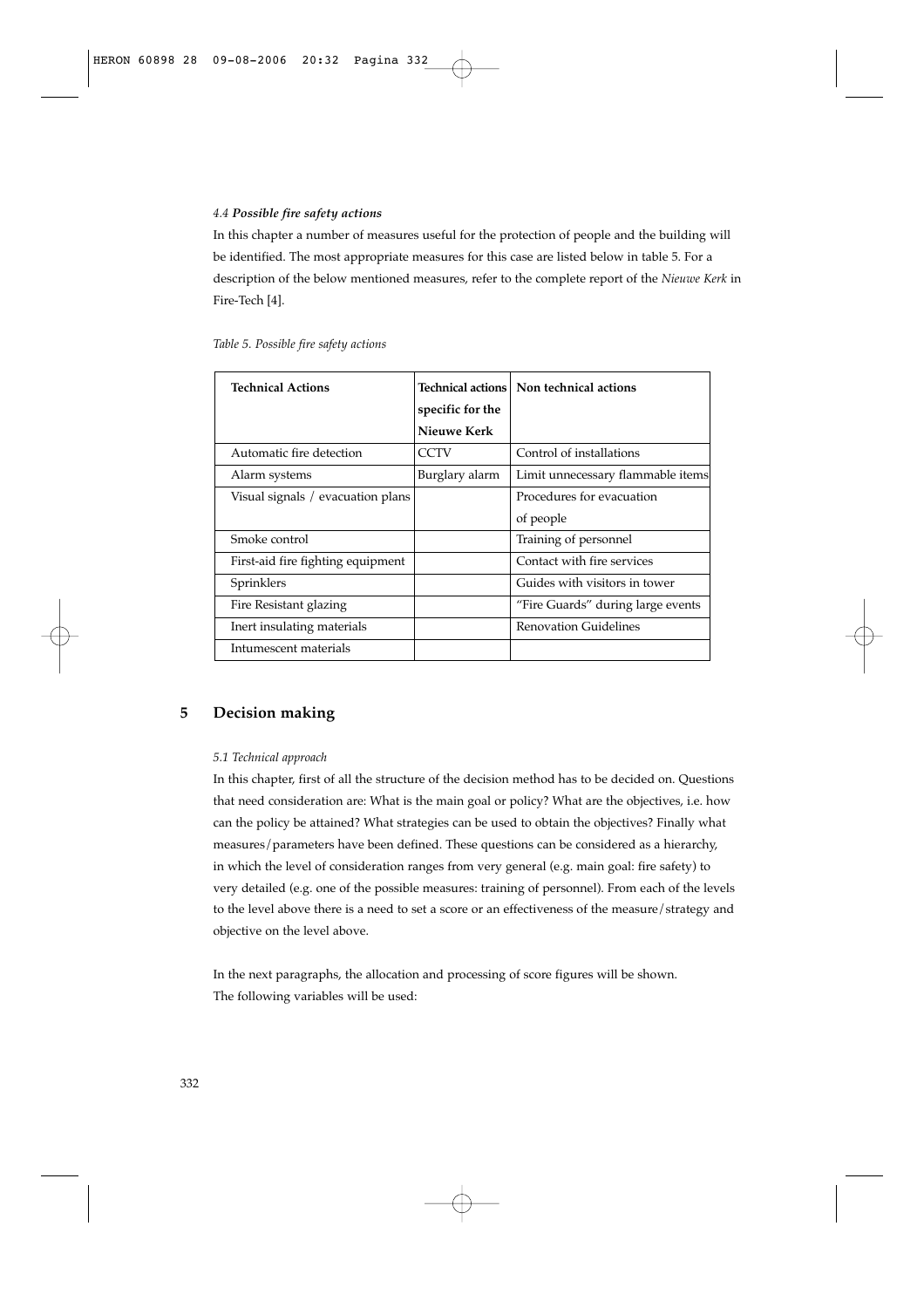| S(a,b)          | the score (importance or effectiveness) of a on b,                   |
|-----------------|----------------------------------------------------------------------|
| I(a,1)          | the normalised influence of a on the main goal,                      |
| G(a)            | the "grade of implementation"; the extent to which a certain measure |
|                 | is present and effective,                                            |
| EI              | the "effectiveness index"; a measure for the overall fire safety,    |
| CE <sub>a</sub> | the cost effectiveness of measure a.                                 |

## *5.2 Structure of decision method*

In the following tables, all items have been numbered. The main goal is number 1, both objectives are numbers 2 and 3, the strategies are numbered 4 – 8, and finally the measures are numbered 9 – 27.

*Table 6. Main goal*

| Main Goal 1. Fire Safety of Cultural Heritage Building |  |
|--------------------------------------------------------|--|
|--------------------------------------------------------|--|

*Table 7. Objectives*

| Objectives 2. Protect Building incl. | 3. Protect People in the building |  |  |  |  |
|--------------------------------------|-----------------------------------|--|--|--|--|
| immovable contents                   |                                   |  |  |  |  |

*Table 8. Strategies*

| <b>Strategies</b> 4. Avoid |          | 15. Limit fire                      | 6. Limit fire | 17. Allow | 8. Allow fire |
|----------------------------|----------|-------------------------------------|---------------|-----------|---------------|
|                            | Ignition | spread inside spread outside escape |               |           | services to   |
|                            |          | compartment compartment             |               |           | lact          |

# *Scores Objectives – Main Goal*

First of all, it needs to be defined to what extent each of the objectives (protection of the building and of the people) contribute to the main goal (fire safety). In this case it is assumed that it is equally important to protect the building (and its non-moveable contents) and the people inside. Because of the national importance of the building it is chosen to attribute the same importance to the building as to the people inside it. This is an arbitrary choice. Both these objectives can also be used as main goals. The different scores will be as follows:

 $S(2,1) = 0.5$   $S(3,1) = 0.5$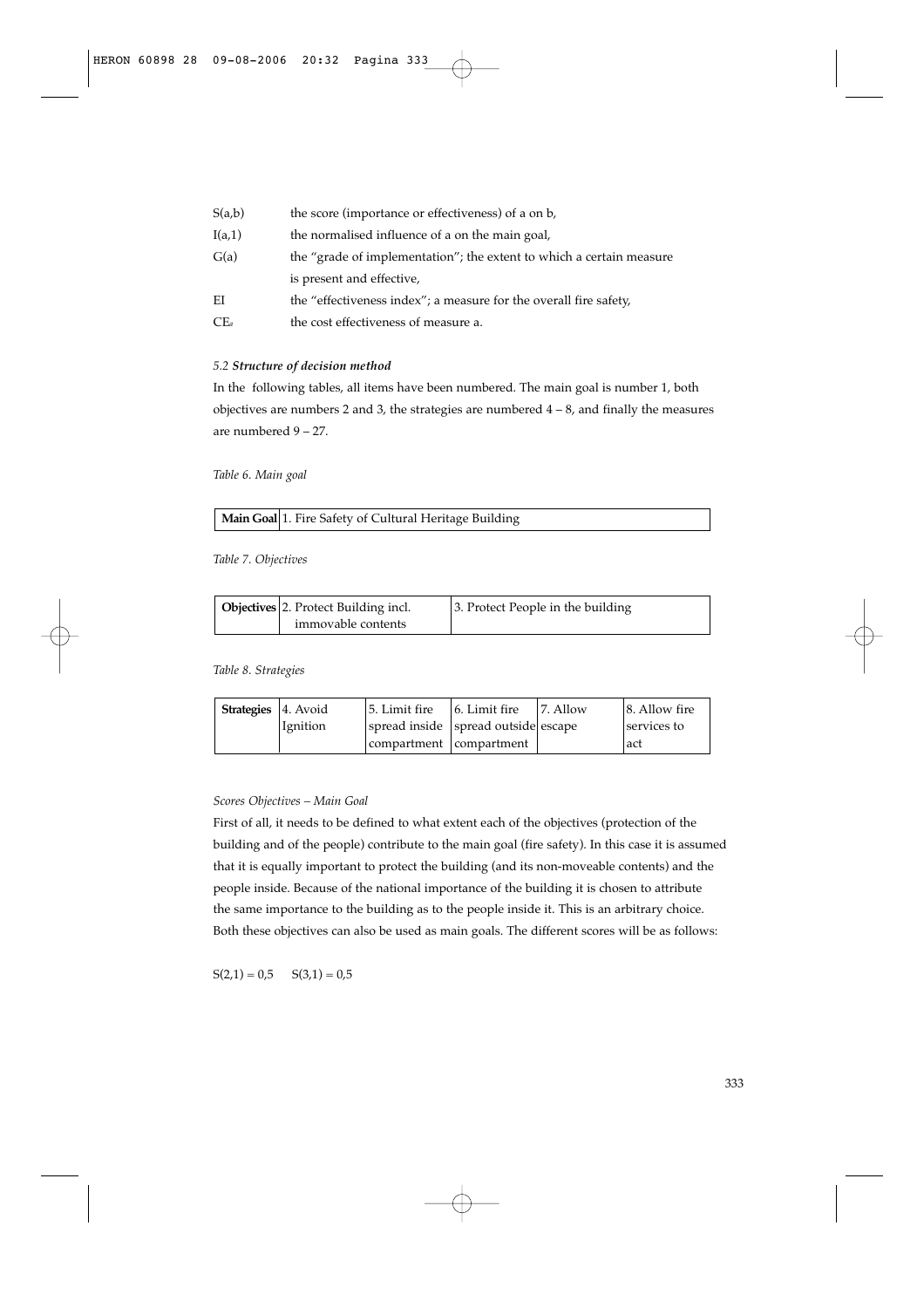*Table 9. Measures*

|           | <b>Measures</b> Sprinklers   | First-aid fire             | Automatic fire   Alarm       |               | Visual signals/ |
|-----------|------------------------------|----------------------------|------------------------------|---------------|-----------------|
| $(9-13)$  |                              | fighting                   | detection                    | systems       | evacuation      |
|           |                              | equipment                  |                              |               | plans           |
| $(14-18)$ | Smoke control Fire resistant |                            | Inert insulating Intumescent |               | <b>CCTV</b>     |
|           |                              | glazing                    | materials                    | materials     | Control of      |
| $(19-23)$ | Training of                  | Procedures for Fire guards |                              | Guides with   | installations   |
|           | personnel                    | evacuation                 | during large                 | visitors in   |                 |
|           |                              |                            | events                       | tower         |                 |
| $(24-27)$ | Guidelines                   | Burglary                   | Limit                        | Contact with  |                 |
|           | during                       | alarm                      | flammable                    | fire services |                 |
|           | renovation                   |                            | items                        |               |                 |

*It should be noted that in the AHP model the influence of one measure on another is not taken into account. In the list of measures it would thus be useful to note any adverse effect one measure can have on another and take this into account when making a final selection.* 

The score represents the relative importance/effectivity. The notation is S(objective, main goal). The scores show that the importance of both objectives on the main goal are 50% each. Analogous notation will also be used on the lower levels.

### *Scores Strategy - Objectives*

After the decision on the scores of the objectives on the main goal has been made, the scores (effectivity) of the strategies on the objectives have to be decided on.

Concerning the first objective (protecting the building), it is assumed that strategies 4, 5, 6 and 8 are equally important. Strategy 7 has no effect, because allowing escape does not help to protect the building.

 $S(4,2) = 0,25$   $S(5,2) = 0,25$   $S(6,2) = 0,25$   $S(7,2) = 0$   $S(8,2) = 0,25$ 

The second objective concerns the protection of people inside the building. Here strategy 7, allowing escape, is the most important. Thereafter strategies 4, 5 and 8 are equally important. Strategy 6 is the least important. Strategy 6, limit fire spread between compartments is considered less important than the rest because the only separate compartment in the church would be the shop, but if a fire starts in the shop people will be able to get out of the church anyways. If a fire starts in the church it is assumed that people will be able to get out of the shop and the tower and out of the church. It is thus more important to limit the fire spread inside a compartment than between them.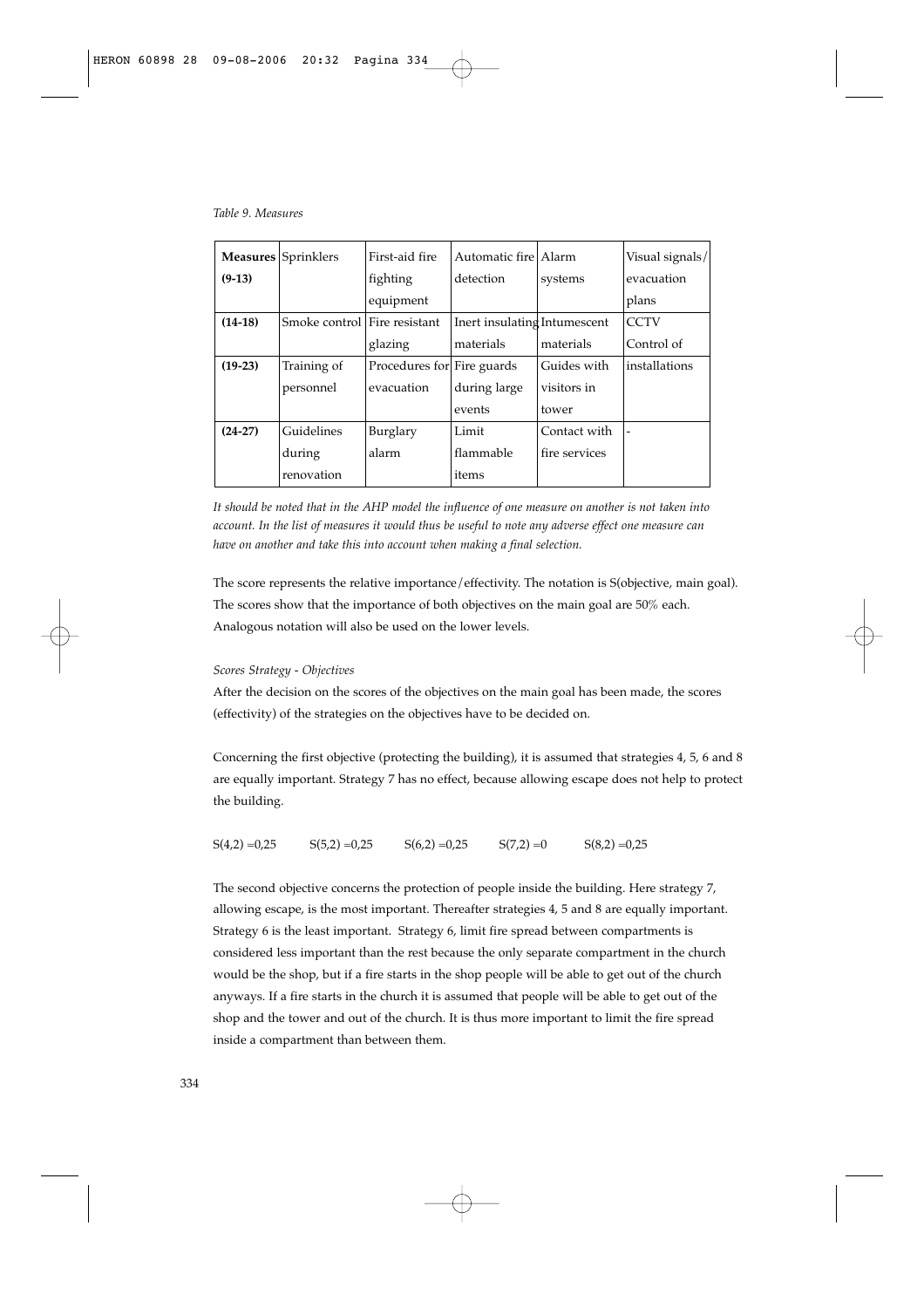#### $S(4,3) = 0,2$   $S(5,3) = 0,2$   $S(6,3) = 0,1$   $S(7,3) = 0,3$   $S(8,3) = 0,2$

Thereafter, one lever deeper in the analysis, scores from all measures to the strategies have to be set. These scores can be seen in table 10. The scores for the previous levels were normalised (always adding up to 1). For the scores of the measures however, a large number of scores needs to be assigned and therefore it would be impractical to normalise them right away. Instead, scores are given on a scale of  $0$  (no importance) – 10 (ultimate importance). These scores will be normalised hereafter.

| Measure                        | 9        | 1        | 1        | 1              | 1        | 1        | 1        | 1        |          | 1        | 1 | 2        | 2              | $\overline{2}$ | $\overline{2}$ | $\mathbf{2}$ | $\overline{2}$ | 2 | $\overline{2}$ |
|--------------------------------|----------|----------|----------|----------------|----------|----------|----------|----------|----------|----------|---|----------|----------------|----------------|----------------|--------------|----------------|---|----------------|
| $ \operatorname{\sf Strategy}$ |          |          | ш        | $\overline{2}$ | 3        | 4        | 5        | 6        | ▬        | 8        | 9 | 0        | 1              | 2              | 3              | 4            | 5              | b | 7              |
| 4                              | $\Omega$ | $\theta$ | $\theta$ | $\Omega$       | $\theta$ | $\Omega$ | $\theta$ | $\theta$ | $\theta$ | $\Omega$ | 5 | $\Omega$ | 3              | 3              | 9              | 9            | 5              | ⇁ | 3              |
| 5                              | 9        | 8        | ⇁        | $\Omega$       | $\Omega$ | 5        | $\theta$ | 4        | 3        | 3        | 5 | $\Omega$ | 4              | っ              | ◠              | 4            |                | 5 | 5              |
| 6                              | 7        | 3        | ◠        | $\Omega$       | $\Omega$ | 6        | 7        | 5        | 5        |          | 3 | $\Omega$ | $\overline{2}$ |                |                | 3            | $\Omega$       | 3 | 6              |
| $\overline{ }$                 | 5        | 4        | ⇁        | 8              | 7        | 6        | 2        |          |          | 5        | 6 | q        | 7              | –              | 3              | 3            |                | 3 | 6              |
| 8                              | 7        | 3        | b        | 4              | ∍        | ⇁        | 5        | h        | 6        | 4        | 4 | 5        | 3              | 4              |                |              | ∍              | 3 | 9              |

*Table 10. Scores from measures to strategies*

After all scores on all the levels have been assigned, they are normalised and influence parameters are calculated (I). Whereas a score (S) represents the importance of a low level parameter to another parameter on the level directly above, the influence parameter (I) represents the importance of the low level parameter on the top parameter (main goal). In this way, the influence of all objectives, strategies and measures on the main goal are calculated. The results from this are shown below.

$$
I(2,1)=0,5 \hspace{3.75cm} I(3,1)=0,5
$$

As given in the scores it has been assumed that the safety of people and the protection of building are equally important in this example.

 $I(4,1)=0,225$   $I(5,1)=0,225$   $I(6,1)=0,175$   $I(7,1)=0,15$   $I(8,1)=0,225$ 

From these numbers one can identify the most important strategies for obtaining the overall goal. Avoiding ignition, limiting fire spread within the compartment and contact with firemen are the most important strategies. Thereafter avoiding fire spread between compartments is important and last allowing escape.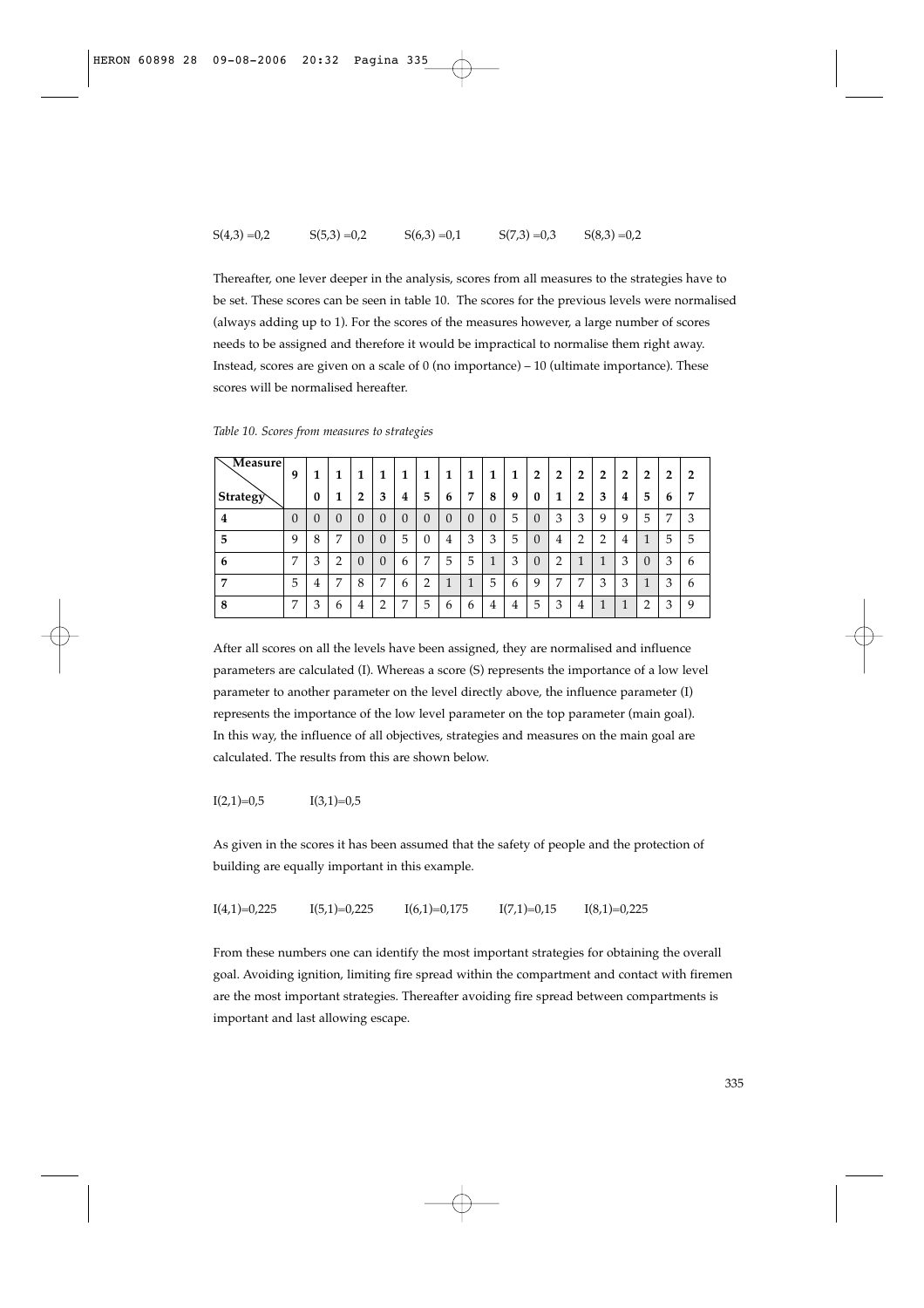From these results the classification of importance of measures is obtained (total 100%) and can be seen in table 11.

| n              | Measure                      | I(n,1)   | n  | Measure                         | I(n,1)  |
|----------------|------------------------------|----------|----|---------------------------------|---------|
| 1              | Contact with fire services   | $8.6\%$  | 11 | Guides with visitors in tower   | 4.8 $%$ |
| $\overline{2}$ | Sprinklers                   | $8.0\%$  | 12 | Inert insulating materials      | 4,8 $%$ |
| 3              | <b>Renovation Guidelines</b> | $7.7\%$  | 13 | Intumescent materials           | $4.5\%$ |
| $\overline{4}$ | Limit flammable items        | $7.6\%$  | 14 | Fire resistant glazing          | $4.0\%$ |
| 5              | Training of personnel        | 6,0 $%$  | 15 | Burglary alarm                  | $3.6\%$ |
| 6              | Smoke control                | $6.5\%$  | 16 | <b>CCTV</b>                     | 3.0%    |
| 7              | Control of installations     | $6.3 \%$ | 17 | Procedures for evacuation       | 2.9%    |
| 8              | Automatic fire detection     | 5,8 $%$  | 18 | Alarm systems                   | $2.4\%$ |
| 9              | Fire guards                  | $5.5\%$  | 19 | Visual signals/evacuation plans | $1.7\%$ |
| 10             | Fire fighting equipment      | 5.1 $%$  |    |                                 |         |

*Table 11. Classification of importance of measures*

Out of the first five measures it is only sprinklers that will require a major investment. The rest of the measures are organisational measures.

# *5.3 Refinement of the technical effectiveness of each measure*

The above calculations were made assuming that in the present situation the measure was not implemented and in a future situation the measure will be fully implemented. In order to have a more refined approach so called "grades of implementation" (G) on a scale of 0 to 1 can be used, to represent both the present and future situations.

E.g. the old sprinkler system, present in the church, may not be very effective and is thus given  $a G = 0.1$ . If modern sprinklers would be fit in the church, they would be much more effective but still it might be hard to have reliable and effective sprinklers on a ceiling that is very high; this could be expressed by  $G = 0.8$ . Such present and future grade of implementation values have been defined for all possible measures, see table 12.

Thereafter with the increase of a grade of implementation an increase in the effectiveness index can be found, where the effectiveness index indicates the contribution of each measure to overall fire safety as calculated by AHP. The overall fire safety is represented by the effectiveness index EI, which is calculated as follows: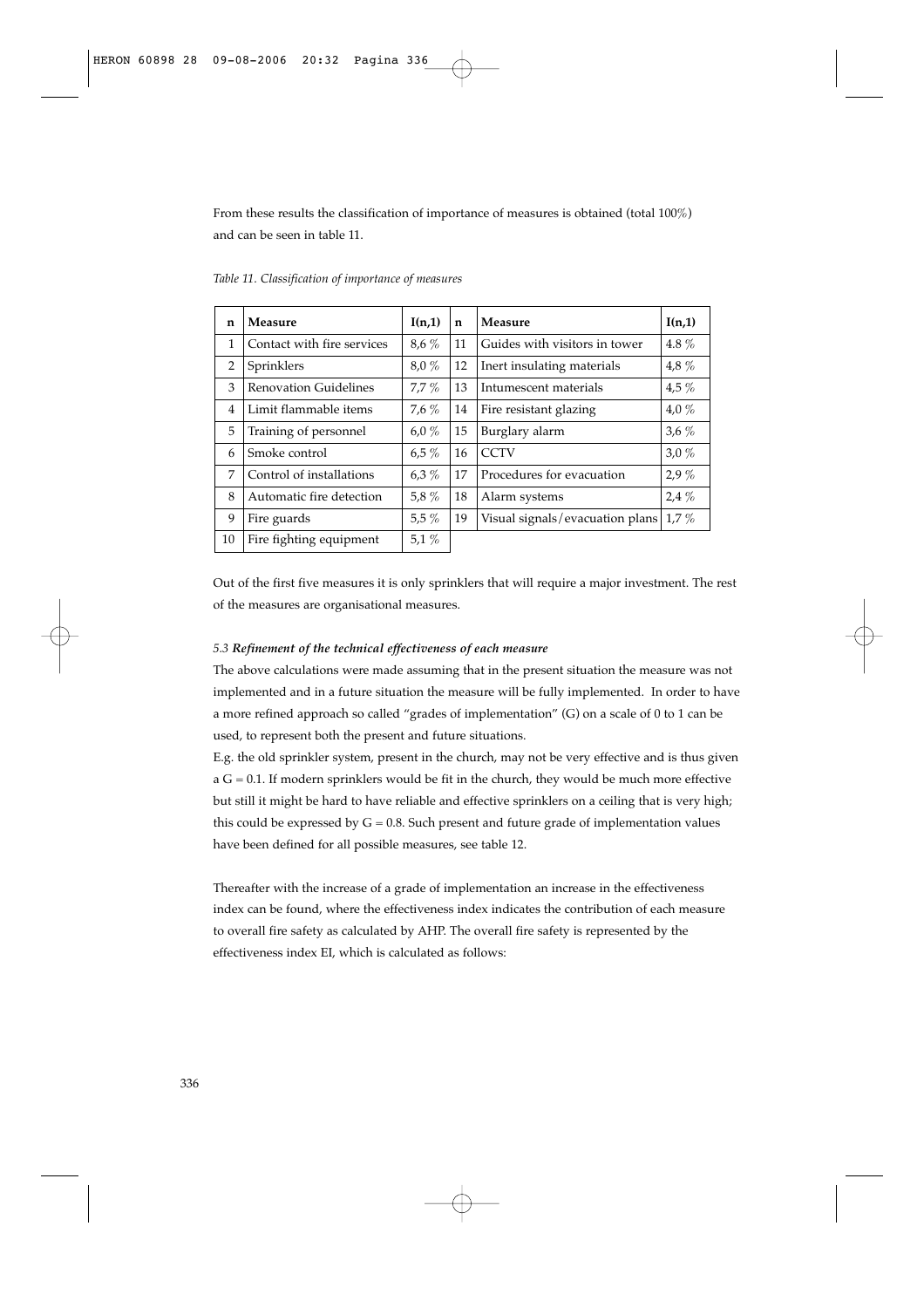$$
EI = \sum_{n} EI_n
$$
  
\n
$$
EI_n = I(n, 1) \cdot G(n)
$$
  
\n
$$
\Delta EI_n = I(n, 1) \cdot \Delta G(n)
$$

In these formulae, *n* is the number of each measure. Using these formulae, again a ranking can be made of all measures based on their likely improvements of the fire safety (Δ*EI*).

# *5.4 Refinement of the cost effectiveness of each measure*

The ranking from the previous paragraph, based on the contribution to *EI* of each improved measure (Δ*G*) does not include the costs of a specific measure. Therefore it will give a technically effective measure a high ranking, even if the costs are disproportionately high. In practice it is important to incorporate cost effectiveness in the calculation. This done by calculating the ratio between improvement of the fire safety over the costs of a measure:

$$
CE_n = \Delta EI_n / c(n)
$$

in which  $n$  is the number of the measure, and  $c(n)$  represents the total costs for implementing this measure.

Now it is possible to rank the measures for cost effectiveness. In Figure 3, the two rankings (based on technical optimisation and on cost effectiveness optimization) have been compared.

| Nr.            | Measure                    | Imple-    |    | Nr. Measure                   | Imple-    |
|----------------|----------------------------|-----------|----|-------------------------------|-----------|
|                |                            | mentation |    |                               | mentation |
|                |                            | present/  |    |                               | present/  |
|                |                            | future    |    |                               | future    |
| 1              | Sprinklers                 | 0.1 / 0.8 | 11 | Training of personnel         | 0.3 / 0.9 |
| $\overline{2}$ | Fire fighting equipment    | 0.3 / 0.7 | 12 | Procedures for evacuation     | 0.2 / 1.0 |
| 3              | Automatic fire detection   | 0.0 / 0.5 | 13 | Fire guards                   | 0.0 / 0.9 |
| $\overline{4}$ | Alarm systems              | 0.0 / 0.8 | 14 | Guides with visitors in tower | 0.0 / 0.7 |
| 5              | Visual signals/            | 0.2 / 0.8 | 15 | Control of installations      | 0.3 / 0.6 |
|                | evacuation plans           |           |    |                               |           |
| 6              | Smoke control              | 0.0 / 0.8 | 16 | <b>Renovation Guidelines</b>  | 0.3 / 0.7 |
| 7              | Fire resistant glazing     | 0.0 / 0.7 | 17 | Burglary alarm                | 0.5 / 0.6 |
| 8              | Inert insulating materials | 0.0 / 0.7 | 18 | Limit flammable items         | 0.6 / 0.9 |
| 9              | Intumescent materials      | 0.0 / 0.7 | 19 | Contact with fire services    | 0.7 / 1.0 |
| 10             | <b>CCTV</b>                | 0.4 / 0.5 |    |                               |           |

*Table 12. Present and future grades of implementation*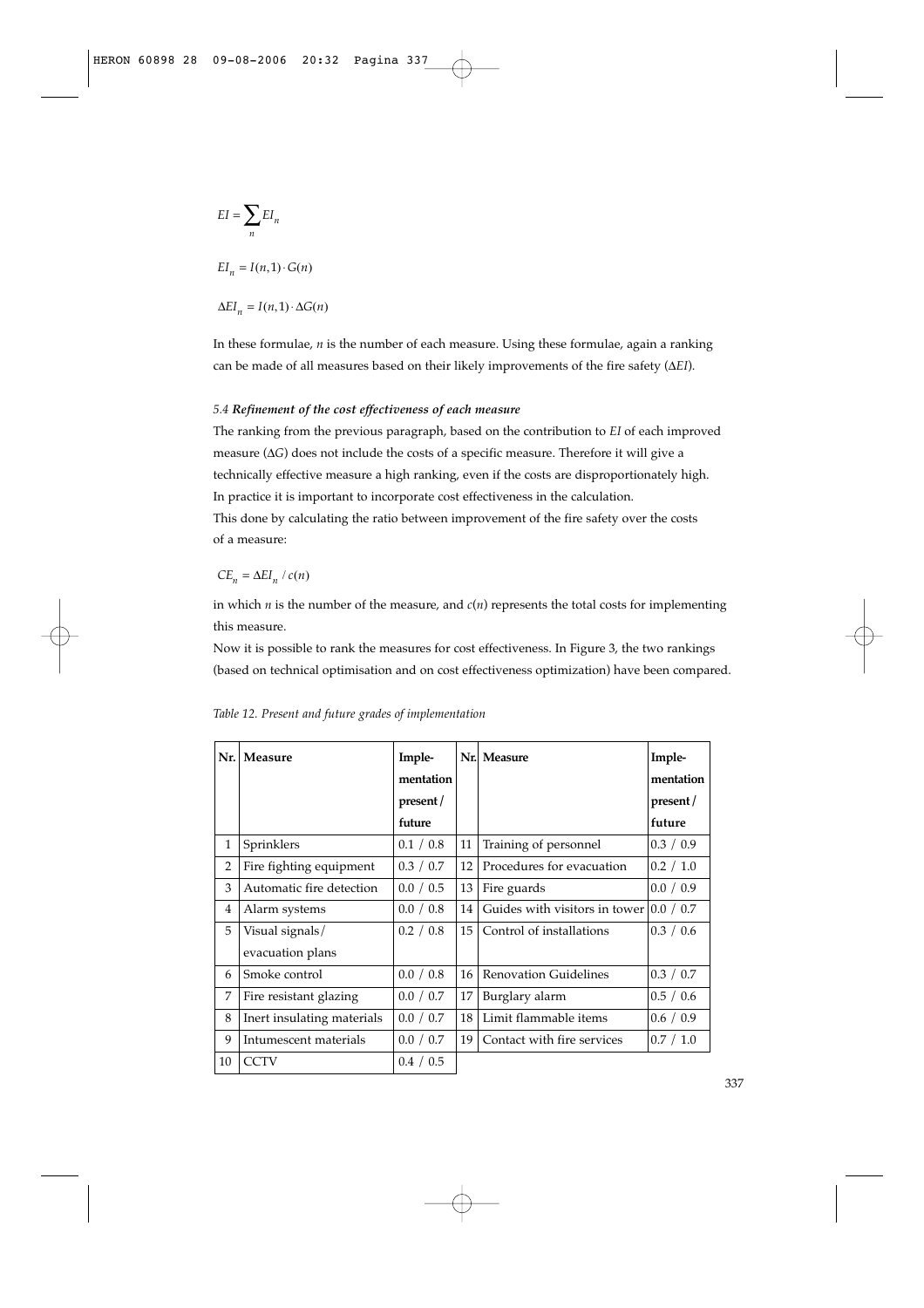On the horizontal axis, the figure shows the total costs of a set of measures. On the vertical axis the effectiveness index, achieved with those measures, is shown. The choice of the set of measures is based on the ranking of the measures. The triangular marks represent sets of measures that would be chosen if only the technical optimisation is carried out. The diamond marks represent the sets of measures that would be chosen after carrying out a cost effectiveness calculation.

In the current situation, the *EI* is 0.23. This can be seen in the figure: in the present situation no costs are made to take additional fire safety measures. At costs=0 both lines show an *EI* of 0,23, the diamond and triangular marks in the graph representing "empty sets" of additional fire safety measures. If all measures are applied to a credible level (G), the EI will reach 0.77. In the example, this would involve total costs of 1.100 k€. However, with an investment of only 475 k€, the *EI* can already be improved from 0.23 to 0.63 if the choice of measure is based on a cost effectiveness calculation. If only a technical optimisation is done, the choice of measures would be different and the same investment would give an *EI* of only 0.47.



*Figure 3. Overall fire safety versus costs with and without cost effectiveness calculation*

## **6 Results and comparison with existing practice**

It is not clear if sprinklers would be acceptable inside the church itself to limit damage to the church and allow escape. In the risk analysis done for the *Nieuwe Kerk* in the Fire-Tech study [5] it has been shown however that sprinklers would limit the damage to the church to an "acceptable" level according to the assumptions made by TNO.

A number of the top ten measures are organisational measures and easy and cheap to apply. Examples are: contact with fire services, guidelines during renovation to avoid ignition, a limitation of unnecessary flammable items and training of personnel.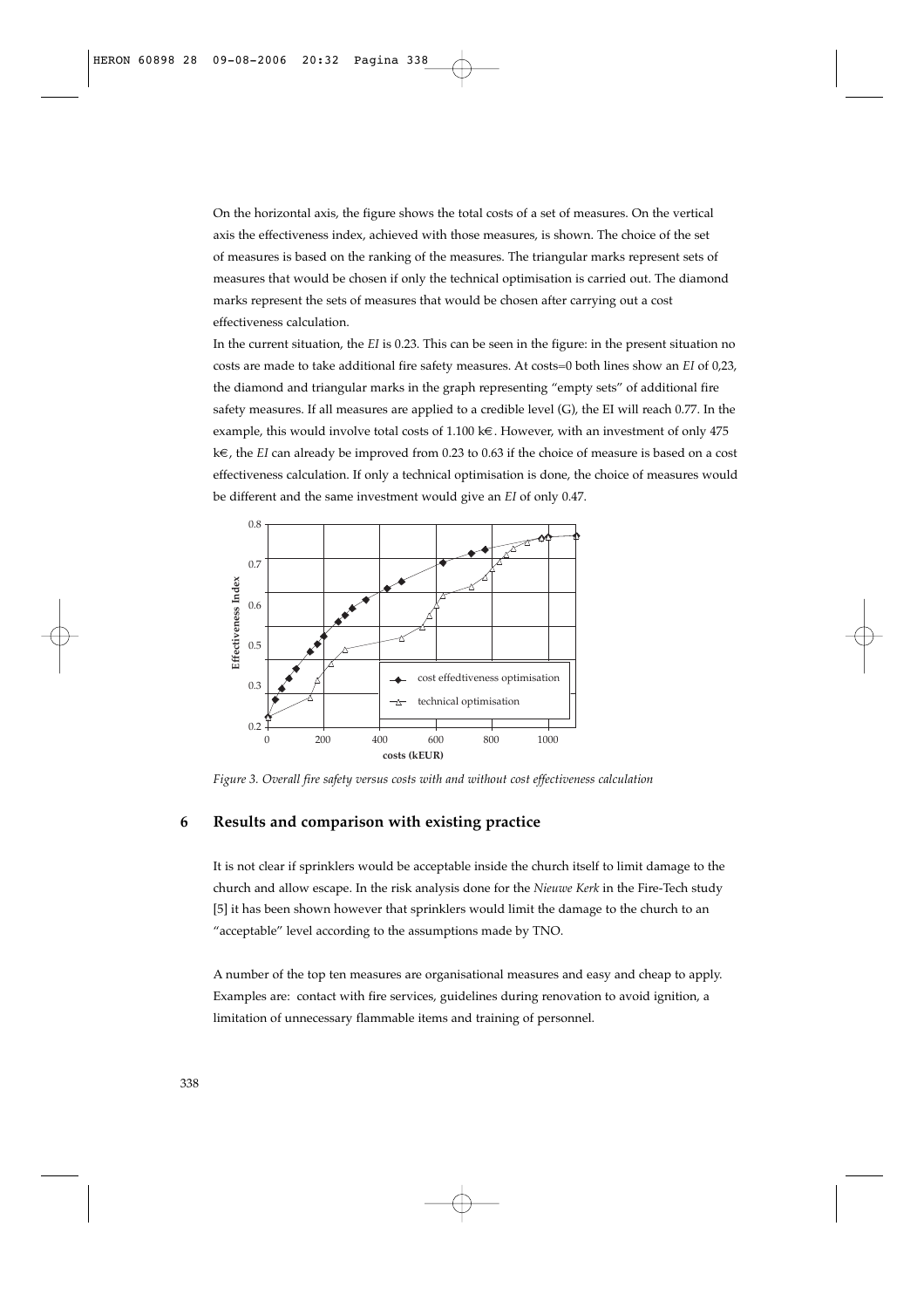The criterion of 80m<sup>2</sup> damage in the risk analysis is a tougher recommendation than required by the building decree, which assumes a larger compartment size and will thus in principle allow the entire compartment to burn down. The reason for having the tougher criterion is because of the monumental importance of the church and its contents to the Netherlands.

# **7 Conclusions**

The object of the study, the *Nieuwe Kerk* in Delft, has been used as an example. A number of assumptions concerning the church itself, the effectiveness of measures and the costs involved, should be validated. However the case study has provided a clear example of the possibilities that the methodology, developed within Fire-Tech, has to offer.

The methodology applied in the case study consists of five steps:

- 1. preliminary steps: definition of the fire safety objectives and the available time and budget.
- 2. survey of the present fire safety situation: which measures are present in the building?
- 3. risk analysis
- 4. survey of possible fire safety measures: which additional measures could be taken?
- 5. decision making: functional/technical and/or economical optimisation of the choice of measures to be taken. The optimisation is aided by computer models.

In Fire-Tech information has been collected concerning the identification of European regulations, identification of fires in cultural heritage, information regarding archaic materials and information on fire safety techniques. Also, methods for risk analysis and a decision model have been proposed. The case study of the Nieuwe Kerk in Delft has shown that the collected data, together with risk analysis can be combined with a decision model in order to compare a number of fire safety measures and to allow the cost-effective upgrading of a historical building.

Using the method is straightforward but nevertheless requires careful consideration. The alldetermining factor is the selection of scores. The scores can be filled in using expert judgement or applying fire safety engineering techniques. The selection of these values can be done by multiple experts. Although these experts are supposed to be familiar both with fire safety and with cultural heritage, the scores assigned to the objectives, strategies and measures can be different. t is noted that the calculated effectiveness index is strongly dependent on expert judgement while entering all scores and grades. This can lead to subjective interpretation and inconsistencies between different individuals filling out the scores and grades.

It should be noted that, even though for any specific case it is possible to calculate an effectiveness index (EI) to represent the overall fire safety, this value of EI can only serve for